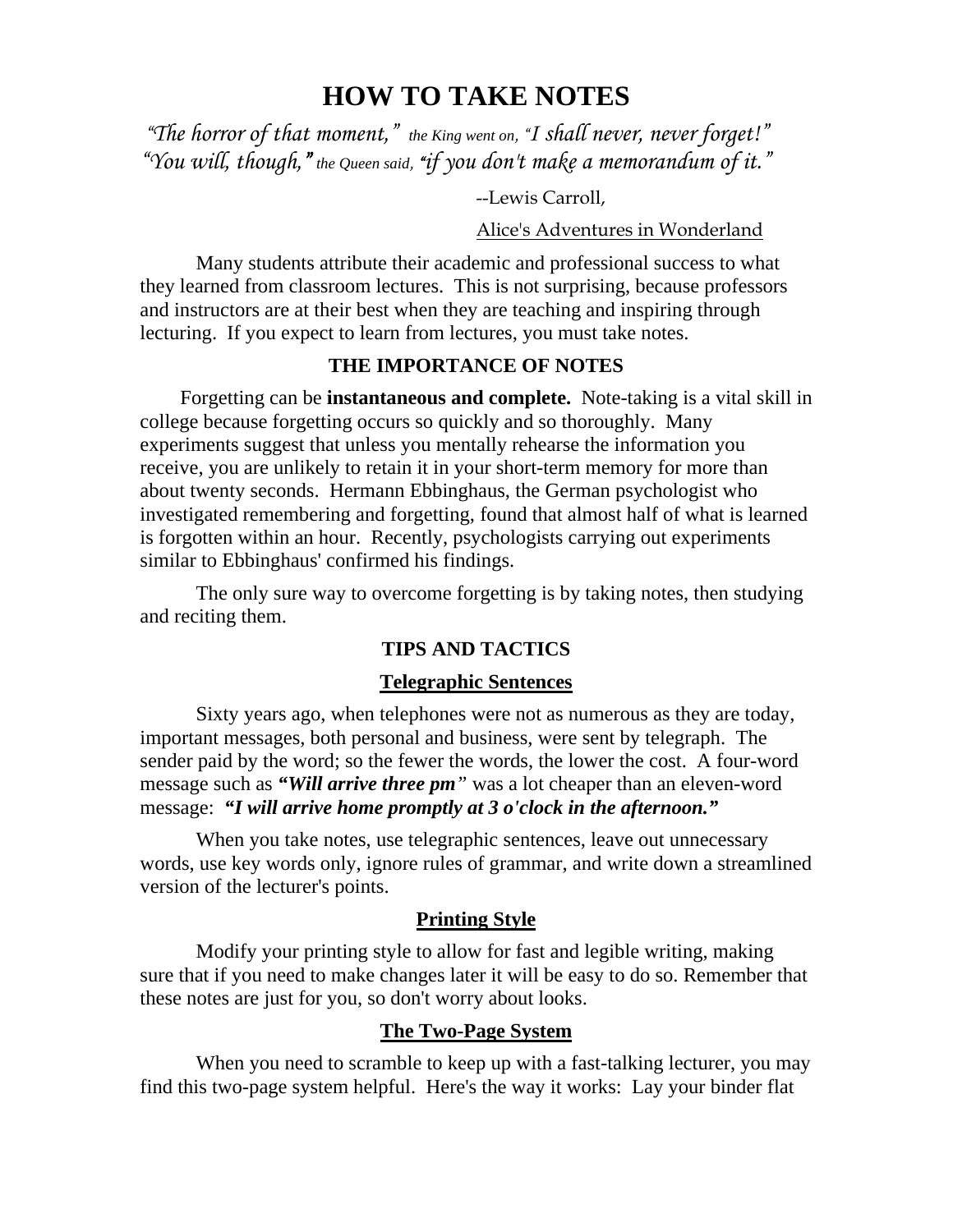on the desk. On the left-hand page, record main ideas only. The left-hand page is your primary page. On the right-hand page, record as many details as you have time for. Place the details opposite the main ideas that they support. After the lecture, remain in your seat for a few minutes and fill in any gaps in your notes while the lecture is still relatively fresh in your mind.

#### **No Shorthand**

 It is recommended that you don't take lecture notes in shorthand. Shorthand notes cannot be studied effectively while they are still in symbol form. Besides, shorthand symbols still have to be transformed into regular words. If you need a fast method to keep up with the lecturer, use the abbreviations and the symbols listed at the end of this packet.

## **No Typing**

 Scribbling is a bad habit. Write legibly the first time. Don't rationalize that you'll type your notes later. Typing your notes is a waste of time, opportunity, and energy. You'll need almost a full hour to decipher and type one set of scribbled lecture notes. The hour you spend typing could have been extremely productive if you had spent it reciting notes taken during the lecture. Typing can exhaust you physically, mentally, and emotionally, leaving you unfit for the task of learning.

 Contrary to what most people think, almost no learning takes place during the typing of scribbled notes. The act of deciphering and typing requires almost total concentration, leaving scant concentration for comprehending the facts and ideas being typed.

#### **Signal Words and Phrases**

 Most college lecturers speak about 120 words per minute. In a fifty-minute lecture, you hear up to six thousand words expressing ideas, facts, and details. To impose some recognizable order on those ideas, facts, and details, lecturers use signal words and phrases.

 Signal words and phrases themselves do not express ideas, facts, and details. They do, however, convey important information of a directional and relational sort. If you, as a note-taker, know the importance and meaning of signal words and phrases, you'll be able to perceive the organization of the lecture, the direction of the lecture, and the relationship among the ideas, facts, and details. Following is a list of signal words and phrases. Being able to recognize signal words and phrases will improve your reading, writing, speaking, and listening, as well as your note-taking.

| <b>Categories and</b>        | When you hear these words,                                                                        |  |
|------------------------------|---------------------------------------------------------------------------------------------------|--|
| <b>Examples</b>              | <b>immediately think</b>                                                                          |  |
| <b>EXAMPLE WORDS</b>         |                                                                                                   |  |
| to illustrate<br>for example | "Here comes an example. The lecturer wants to<br>make clear the point just made. I'd better write |  |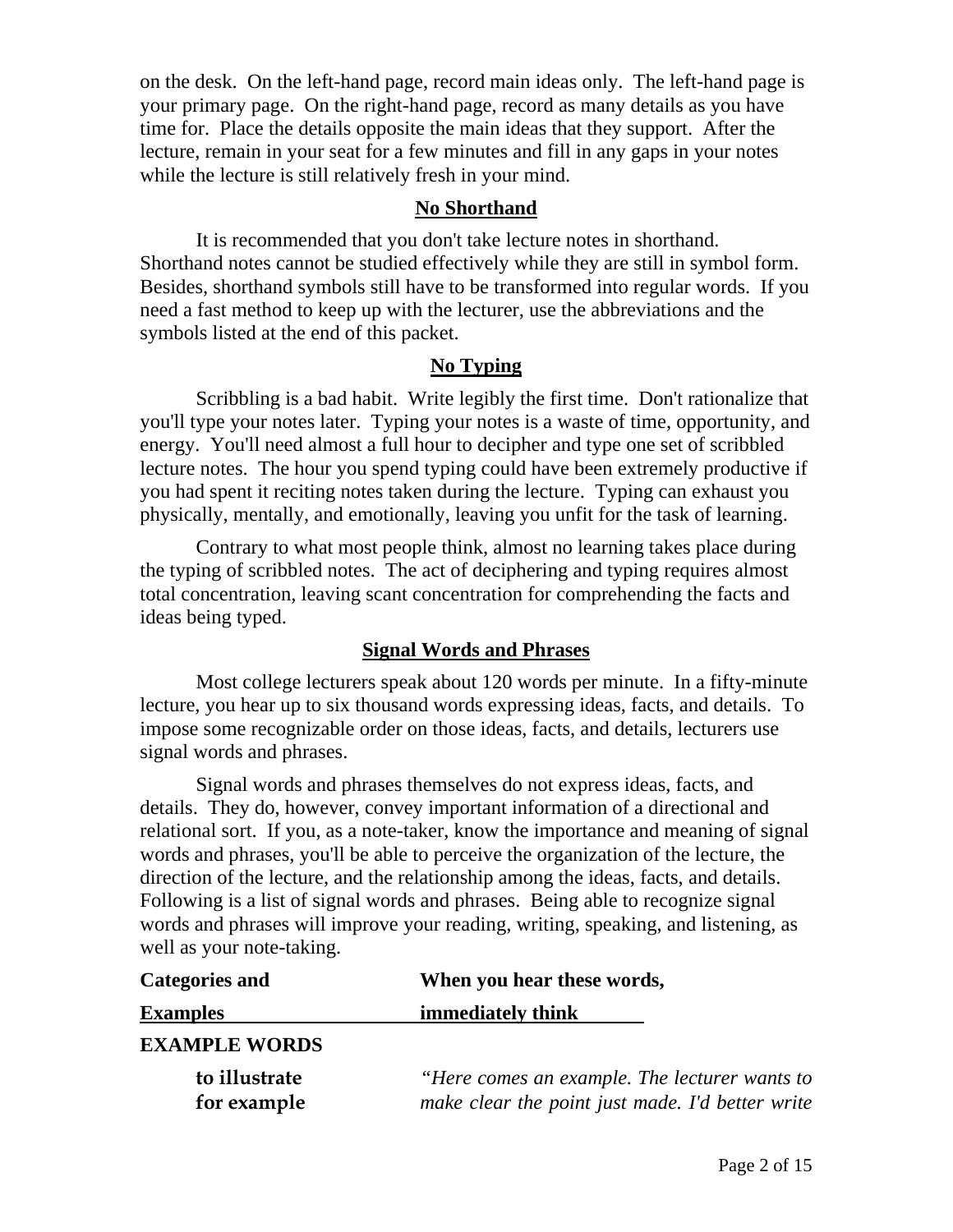| for instance | <i>this down; otherwise I'll forget it.</i> " |  |  |
|--------------|-----------------------------------------------|--|--|
|              |                                               |  |  |

## **TIME WORDS**

| before, after    | "Hm-mm! A time relationship is being"                                     |
|------------------|---------------------------------------------------------------------------|
|                  | <b>formerly, subsequently</b> established. Let's see, what came last, and |
| prior, meanwhile | came in-between?"                                                         |

#### **ADDITION WORDS**

| furthermore | "After listing everything, they always"   |
|-------------|-------------------------------------------|
| in addition | seem to have one more thing to add.       |
| moreover    | Well I'd better get it and write it down. |
| also        |                                           |

# **CAUSE AND EFFECT WORDS**

| therefore         | "There's that cause and effect word. I'd better          |
|-------------------|----------------------------------------------------------|
| as a result       | quickly write down the word <b>effect</b> in my notes at |
| ifthen            | this point. Later, I'll go back and write the word       |
| accordingly cause | to label the preceding points."                          |
| thus, so          |                                                          |

## **CONTRAST WORDS**

| on the other hand | "Now we're getting the other side of the        |
|-------------------|-------------------------------------------------|
| in contrast       | picture, the other person's story, the research |
| conversely        | that contradicts what has already been said."   |
| pros and cons     |                                                 |

## **ENUMERATION WORDS**

| the four steps $\dots$ | "Ten steps is a lot! I'd better number them and |
|------------------------|-------------------------------------------------|
| first, second, third   | <i>list them in order.</i> "                    |
| next                   |                                                 |
| finally                |                                                 |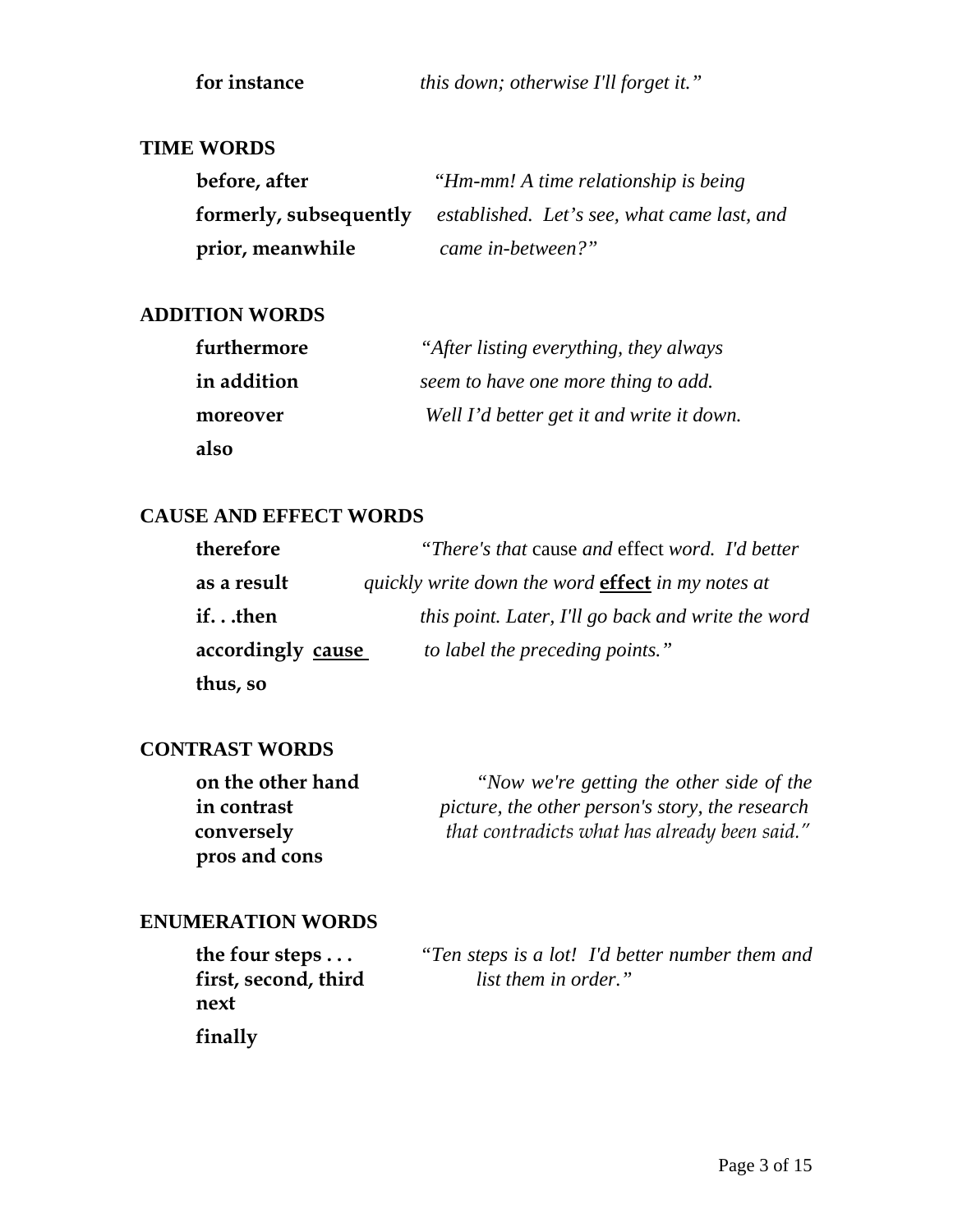# **EMPHASIS WORDS**

 **remember this**

 **more importantly** *"Sounds like a hint that this idea is something*   **above all** *important to remember."*

### **REPEAT WORDS**

| in other words    | "Simplifying a complex idea or simplifying a  |
|-------------------|-----------------------------------------------|
| in the vernacular | long-winded explanation. I'd better note this |
| it simply means   | simplified version."                          |
| that is, briefly  |                                               |
| ın essence        |                                               |

#### **SWIVEL WORDS**

| however<br>nevertheless | "A warning that there's a little bit of doubt or 'g<br>give-back' on the point just made. I'd better |
|-------------------------|------------------------------------------------------------------------------------------------------|
| yet, but                | note this qualifying remark."                                                                        |
| still                   |                                                                                                      |

#### **CONCESSION WORDS**

| to be sure | "I see. These are similar to the swivel words." |
|------------|-------------------------------------------------|
| of course  | The lecturer is admitting that that the         |
| granted    | opposition has a point or two."                 |
| indeed     |                                                 |
| though     |                                                 |

#### **SUMMARY WORDS**

| in a nutshell | "Great! I'll try to get this summary word      |
|---------------|------------------------------------------------|
| to sum up     | or idea then I can study it thoroughly later." |
| in conclusion |                                                |

**TEST CLUES**

 **This is important.** *"Sounds like a potential test item. I'd better get*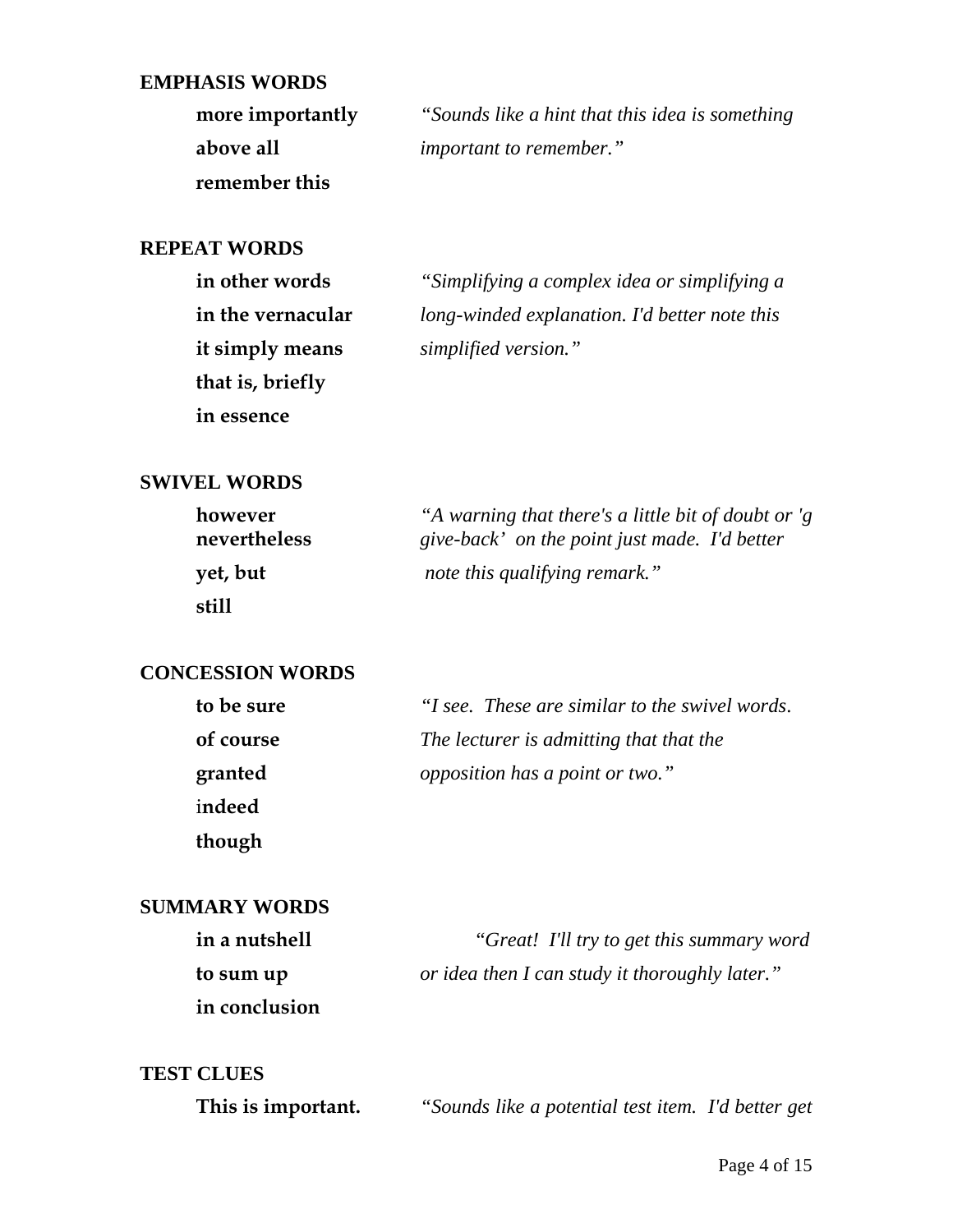**Remember this.** *this one word for word."*  **You'll see this again**.  **Here's a pitfall**.

#### **The Final Barrage**

 Pay close attention to the end of the lecture. Speakers who do not pace themselves well may have to cram half of the lecture into the last five or ten minutes. Record such packed finales as rapidly as you can. After class, stay in your seat for a few extra minutes to write down as much as you can remember.

## **Instant Replay**

 As soon as you leave the lecture room, while walking to your next class or in the car on your way home, mentally recall the lecture from beginning to end. Visualize the classroom and the lecturer and any blackboard work. After mentally recalling the lecture, ask yourself some questions: **"What was the lecturer getting at?" "What really was the central point?" "What did I learn?" "How does what I learned fit in with what I already know?"** If you discover anything you don't quite understand, no matter how small, make a note of it and ask the instructor before the next class to explain it.

## **Avoiding Ice-Cold Notes**

During your first free period after class, or that evening at the latest, read over your notes to fill in gaps and to give yourself an overview of the lecture. Review your notes while the lecture is still fresh in your mind. Ice-cold notes are frustrating and are time wasters. Days after a lecture, you do not want to be gazing at your own writing and wondering, *"What did I mean by that?"* **THE CORNELL NOTE-TAKING SYSTEM**

 The notes you take in class are really a hand-written textbook. In many instances, your lecture notes are more practical, meaningful, and up-to-date than a textbook. If you keep them neat, complete, and well organized, they'll serve you splendidly.

 To help students organize their notes, the Cornell Note-taking System was developed over forty years ago at Cornell University. It is used in colleges not only in the United States but also in foreign countries, including China. The keystone of the system is a two-column note sheet.

 Use 8½ by 11 paper to create the note sheet. Down the left side, draw a vertical line 2½ inches from the edge of the paper. End this line 2 inches above the bottom of the paper. Draw a horizontal line across the bottom of the paper, 2 inches above the paper's edge. In the narrow  $(2\frac{1}{2})$  column on the left, you will write cue words or questions. In the wide (6") column on the right, you will write lecture notes. In the space at the bottom of the sheet, you will summarize your notes. You can use this system if you use lined notebook paper, too. You can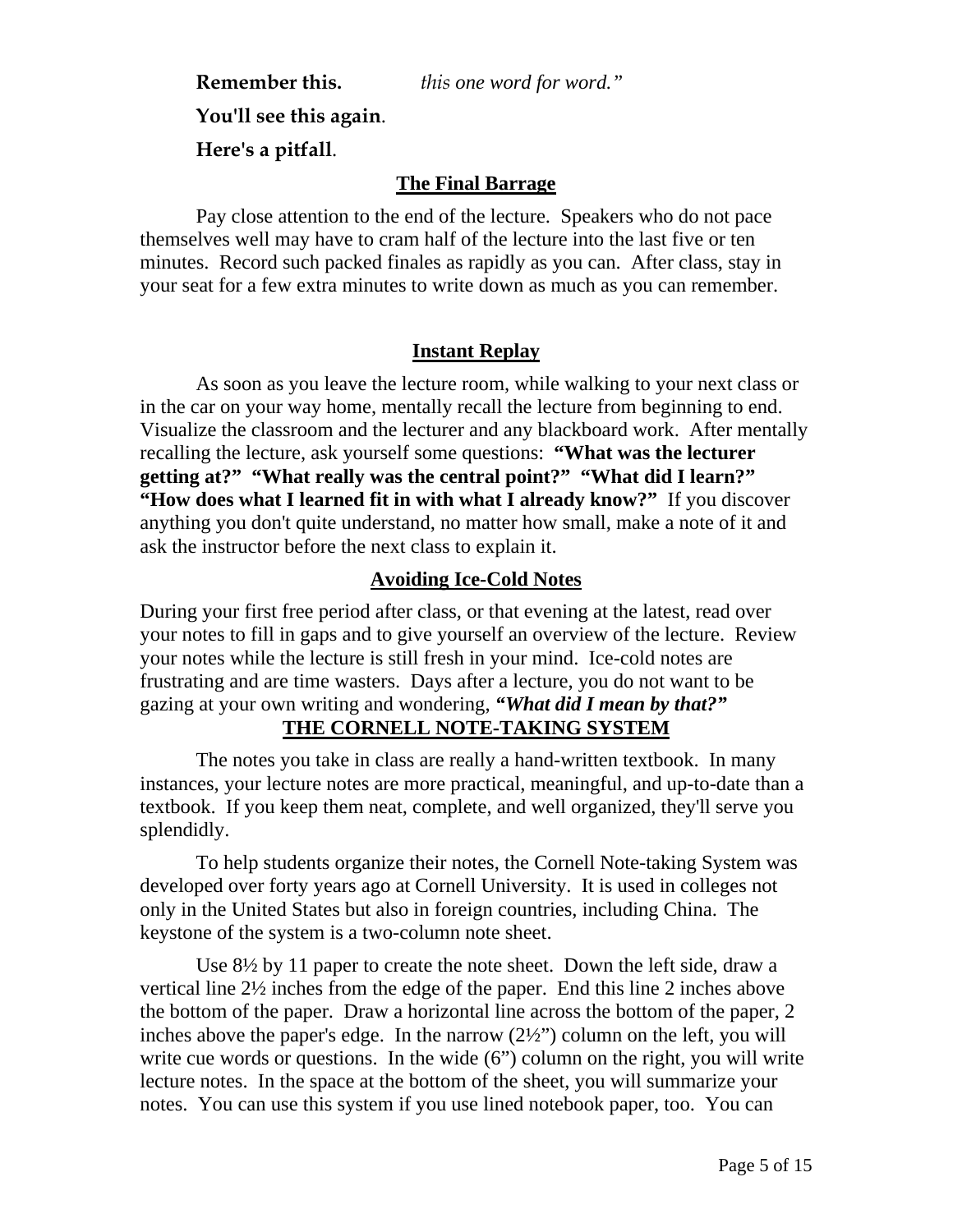disregard the red vertical rule and make your own rule 2½" from the left edge of the paper. Or you can make the rule 2½" from the red rule, leaving yourself 4" for the wide note-taking column. In either case, you will have the 2½" left-hand space for important cue words and questions.

There are two Versions of the Cornell System:

- (1) the Six R Version,
- (2) the One Q/Five R Version.

Both have six steps. The main difference between them is in step 2

| $\beta$ and the Cornell Fole-taking by stem |                      |              |
|---------------------------------------------|----------------------|--------------|
| <b>Step</b>                                 | <b>Six R Version</b> | One Q/Five R |
| Version                                     |                      |              |
|                                             | Record               | Record       |
| $\overline{2}$                              | Reduce               | Question     |
| 3                                           | Recite               | Recite       |
| $\overline{4}$                              | Reflect              | Reflect      |
| 5                                           | Review               | Review       |
| 6                                           | Recapitulate         | Recapitulate |

#### **Steps in the Cornell Note-taking System**

Notice that step 2 in the Six R Version is **reduce;** in the One Q/Five R Version, step 2 is **question.**

 When you use the Six R Version, you will write cue words in the narrow column of the note sheet. When you use the One Q/Five R Version, you will write questions in the narrow column. Which version is better? Give each one a try, and see which one works best for you.

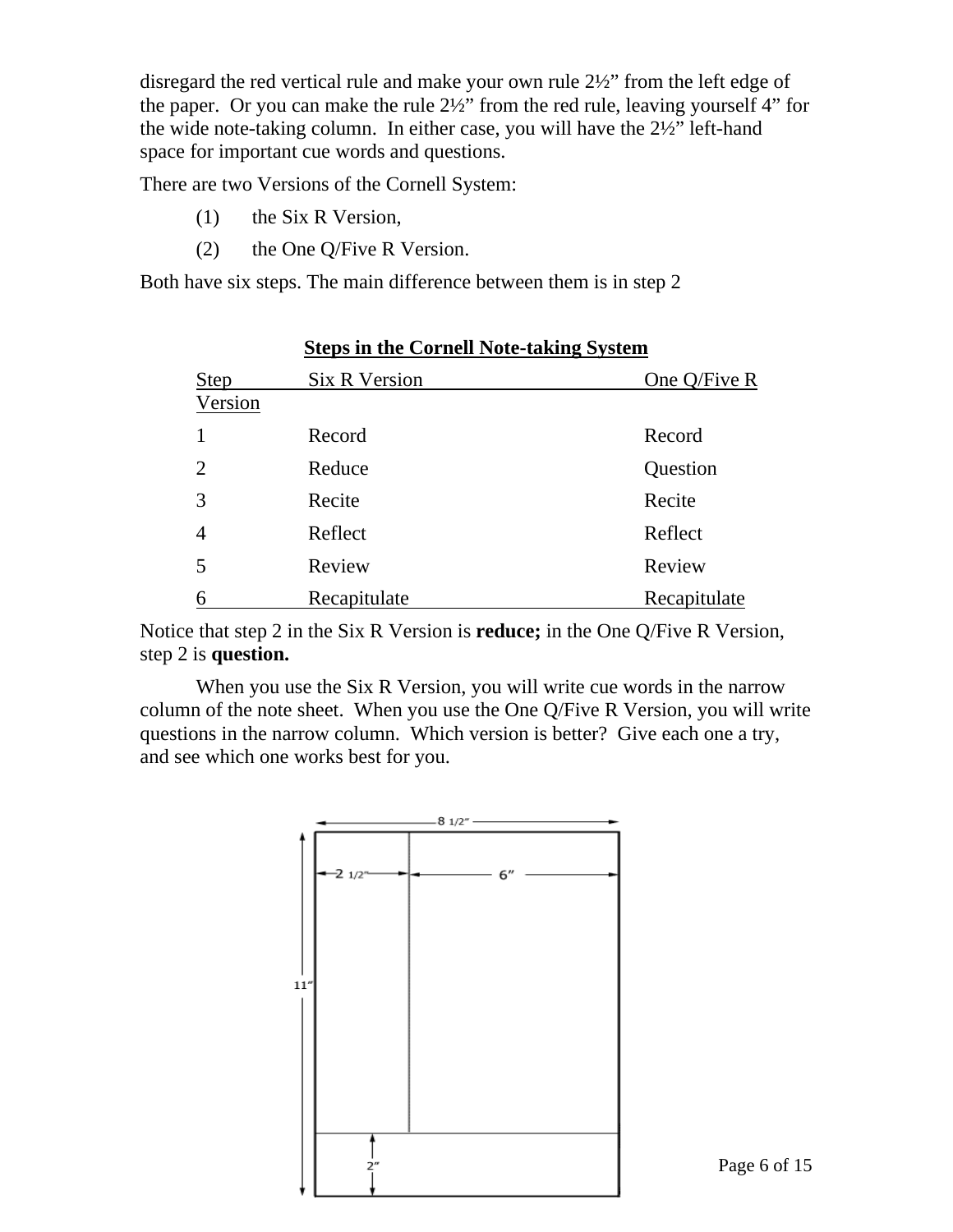#### **STEP 1: RECORD**

 In the wide column, record as many facts and ideas as you can. Use telegraphic sentences, but make sure that weeks after the lecture your notes will still make sense. Write legibly. Directly after class, or at your first opportunity, fill in any blank spaces that you left and clarify your handwriting if necessary.

#### **STEP 2: (Six R Version only)**

 During your first study opportunity, reread your notes and rethink the entire lecture. Then reduce each fact and idea in your notes to key words and phrases. In the narrow column of the note sheet, jot down the word or phrase that you have extracted from the fact or idea. The key words and phrases will act as memory cues. Later, when you see or hear them, you will recall the full fact or idea.

#### **STEP 2: QUESTION (One Q/Five R Version only)**

 During your first opportunity, reread your notes and rethink the entire lecture. Then formulate questions based on your notes. In the narrow column of the note sheet, opposite the fact or idea in your notes, write a brief question that can be answered with the information in your notes. Writing questions helps to clarify meaning, reveal relationships, establish continuity, and strengthen memory. It also sets the stage for studying for exams.

#### **STEP 3: RECITE**

 Reciting is saying each fact or idea in your notes out loud, in your own words, and from memory. Recitation is an extremely powerful aid to memory. Recitation makes you think, and thinking leaves a trace in your memory. Experiments show that students who recite retain 80 percent of the material; students who merely reread, retain only 20 percent when tested two weeks later. Without retention, there is no learning.

 Cover up the wide column of your note sheet with a piece of blank paper, exposing only the cue words or questions in the narrow column. Read each cue word or question aloud; then recite aloud and in your own words the full facts and ideas brought to mind by the cue word or the answer to the question. After reciting, slide the blank sheet down to check your answer. If your answer is incomplete or incorrect, straighten out the information in your mind and then recite your answer aloud again. Recite until you get the answer right. Proceed through the entire lecture in this way.

 Why recite aloud? The sound of your voice stimulates your thinking process. It is this thinking that leaves behind a neural trace in your memory, to which you may return later, like a filing cabinet, to retrieve a fact or idea. Reciting aloud may be the most powerful single technique known for implanting facts and ideas in your memory.

 Why recite using your own words? Cognitive theorists have discovered that people do not remember verbatim what they hear or read. Rather, they remember the meaning that they gave to a fact or idea that they heard or read, and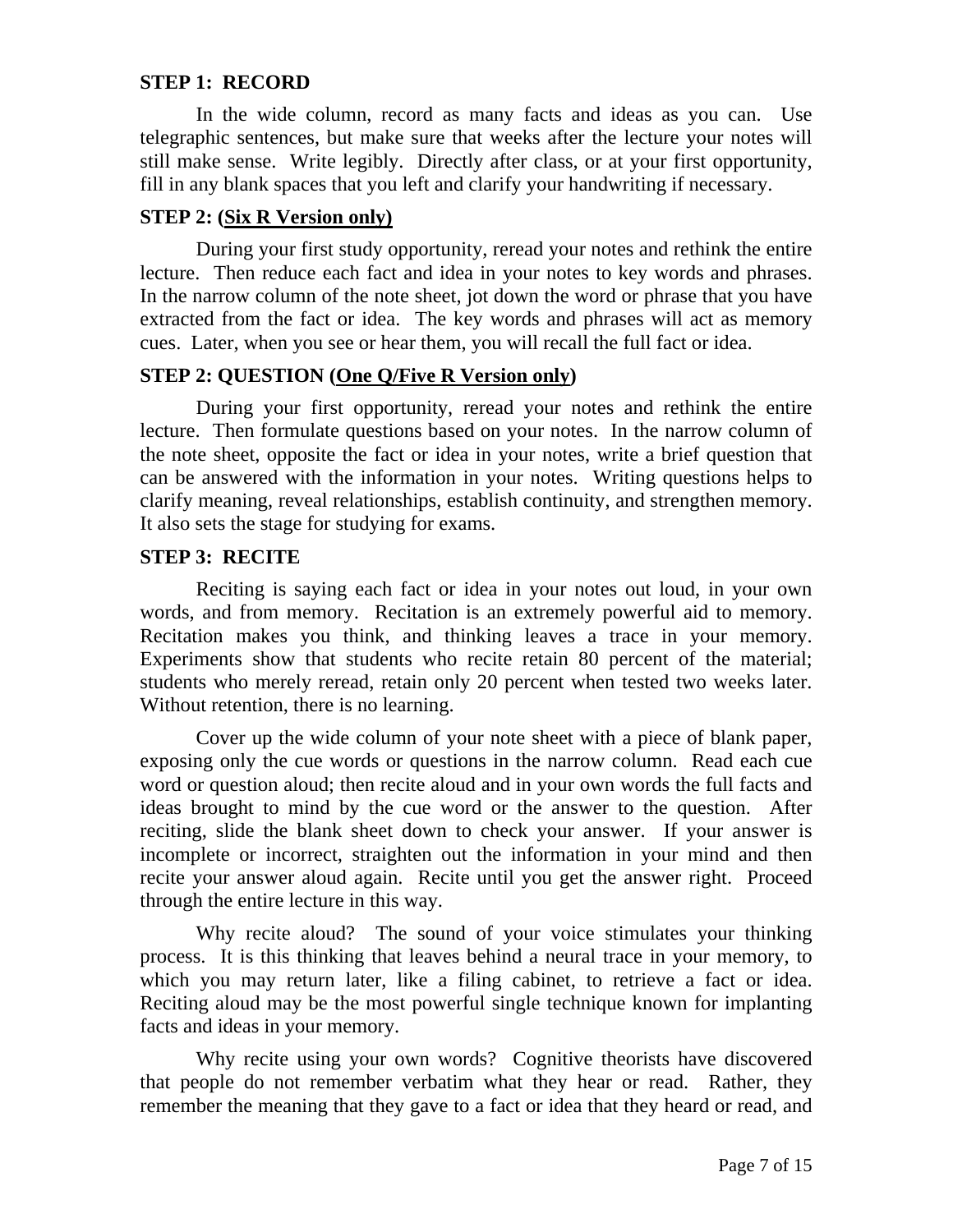that meaning was expressed in words that they used when they were thinking about the fact or idea.

### **STEP 4: REFLECT**

 Reflection is thinking about and applying the facts and ideas that you've learned. You reflect by asking yourself questions such as these: *"What is the significance of these facts? What principles are they based on? How can I apply them? How do they fit in with what I already know? What is beyond these facts and principles?*"

 Reflection leads to advantageous learning -- learning that is done voluntarily and with enthusiasm and curiosity, learning that is propelled by a burning desire to know something. What distinguishes advantageous learning from regular learning is your mental attitude. Knowledge gained through advantageous learning will still be with you long after you have taken your final exam.

#### **STEP 5: REVIEW**

 Yesterday's knowledge interferes with today's knowledge and today's knowledge interferes with yesterday's knowledge. The battle between remembering and forgetting goes on continuously. The best way to prepare for examinations is to keep reviewing and keep reciting the sets of notes that you'll be held responsible for.

 Every evening, before you settle down to study, quickly review your notes. Pick up a designated set of notes and recite them. Short, fast, frequent reviews will produce far better understanding and far better remembering than long, allday or all-night sessions can. After reciting, move immediately into your regular study routine.

# **STEP 6: RECAPITULATE**

 Writing a recapitulation, or summary, is not easy, but the rewards are great. Recapitulating is a sure-fire way to gain a deep understanding of the facts and ideas in your notes, and reviewing summaries makes studying for exams a breeze. If you take the time to summarize your notes, your understanding deepens because you have the whole picture instead of an assortment of facts.

 Write your summary in the space below the horizontal line at the bottom of the note sheet. Summarize according to one of these plans:

- 1. Summarize the content of each note sheet.
- 2. Summarize the content of the entire lecture on the last note sheet for that lecture.
- 3. Do both 1 and 2.

 The third option yields the greatest reward. When you review your notes for exams, you'll be able to see the steps you took to arrive at your final, last-page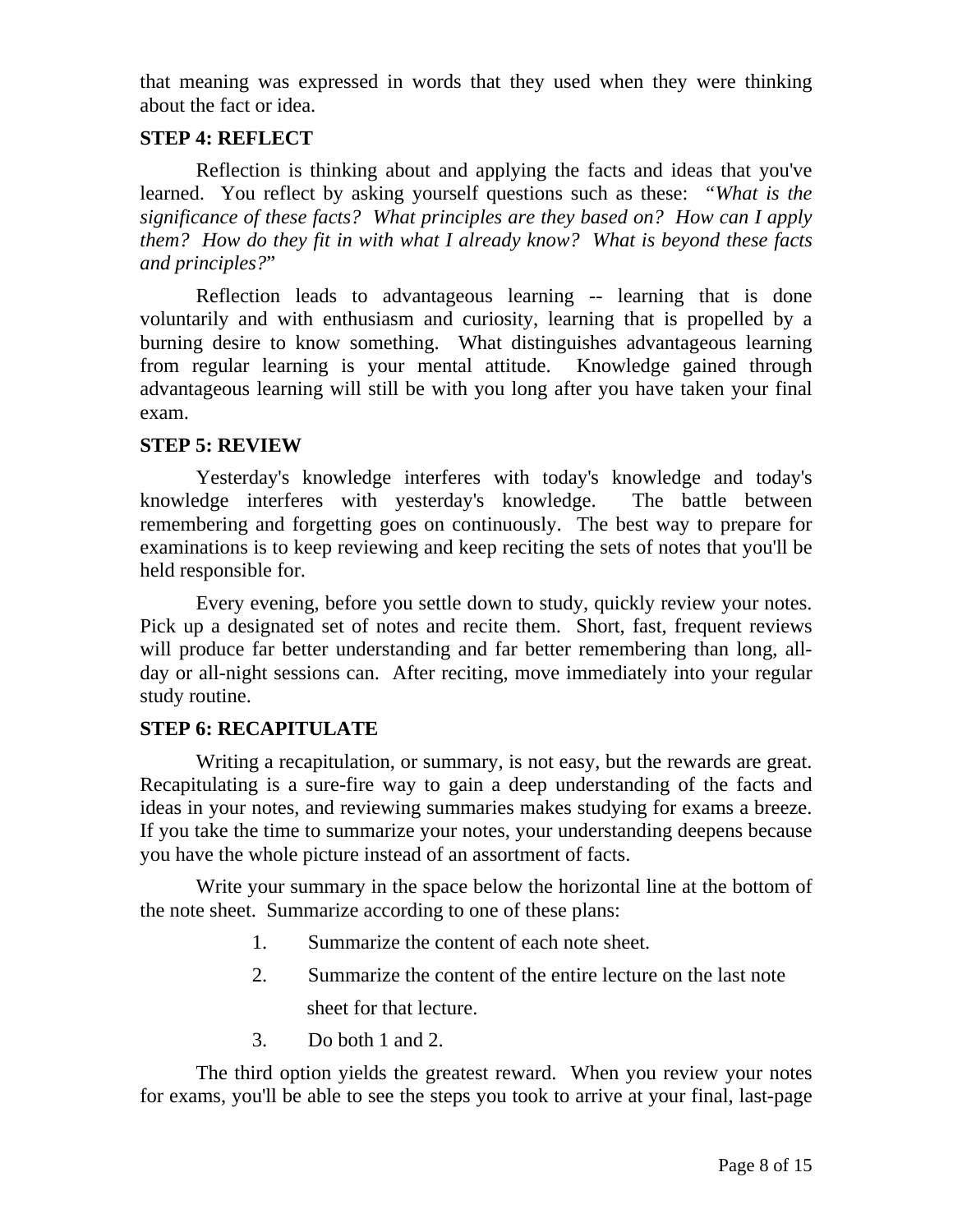summary.

#### **COMBINING TEXTBOOK AND LECTURE NOTES**

 The example included in this packet is ideal for lectures that mainly explain and amplify the textbook. First, in the middle column, record your notes on a previously assigned textbook chapter. Then, when you take lecture notes in the right-hand column, you can avoid repeating material you already have, while you add the lecturer's explanations, examples, and supplementary comments. When you become accustomed to the lecturer's ways, you will be able to judge how much space to leave between items in the middle column in order to keep lecture notes and textbook notes directly opposite each other. The cue words or questions that you write in the left column should pull the two sets of notes together.

| Text Notes Here:                                                                                   | Class Notes Here:                                                                       | Key Words<br>Here:                                       |
|----------------------------------------------------------------------------------------------------|-----------------------------------------------------------------------------------------|----------------------------------------------------------|
| Here is where you can<br>record your "read and<br>outline" homework<br>assignments                 | Mr. Vavala will often<br>add information in<br>class that won't be<br>found in the text | Write<br>topics<br>out here<br>so it;ll be<br>easier for |
|                                                                                                    | write it here.                                                                          | you to<br>find<br>terms<br>when<br>чои че<br>studying.   |
| Summary of this page of notes:<br>$2.5 \text{ cm}$<br>(1.0 in) the material on this page of notes? | Can you make any unifying conclusions about all                                         | Chap:_<br>Sec…∵<br>Date : ,<br>Page:_                    |

#### **COMBINING TEXTBOOK AND LECTURE NOTE-SHEET**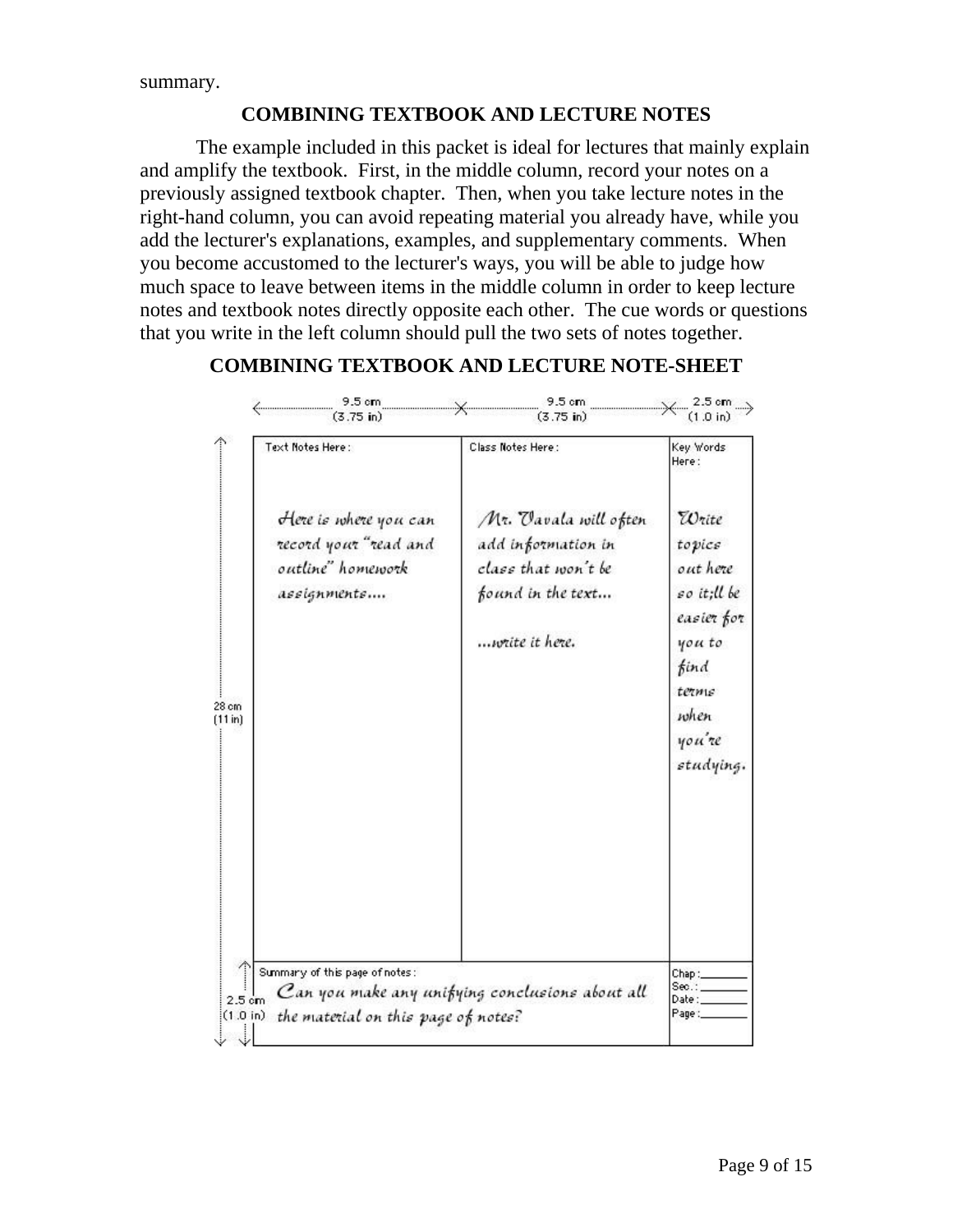### **ABBREVIATIONS AND SYMBOLS**

 You should use only the abbreviations that fit your needs and that you will remember easily. A good idea is to introduce only a few abbreviations into your note-taking at a time. Overuse may leave you with notes that are difficult to read. Here are some rules to keep in mind.

- 1. Symbols are especially helpful to students in engineering and mathematics. Lists of commonly used symbols are given in most textbooks and reference books.
	- $\neq$  does not equal
	- $f$  frequency
- 2. Create a family of symbols.
	- ${\circ}$  organism
	- individual
	- ⓢ individuals
- 3. Leave out the periods in standard abbreviations.
	- cf compare
	- eg for example
	- dept department
	- NYC New York City
- 4. Use only the first syllable of a word.
	- pol politics
	- dem democracy/democrat
	- lib liberal
	- cap capitalism
- 5. Use the entire first syllable and only the first letter of a second syllable.
	- subj subject
	- cons conservative
	- tot totalitarianism
	- ind individual
- 6. Eliminate final letters. Use just enough of the beginning of a word to form an easily recognizable abbreviation.

assoc associate, associated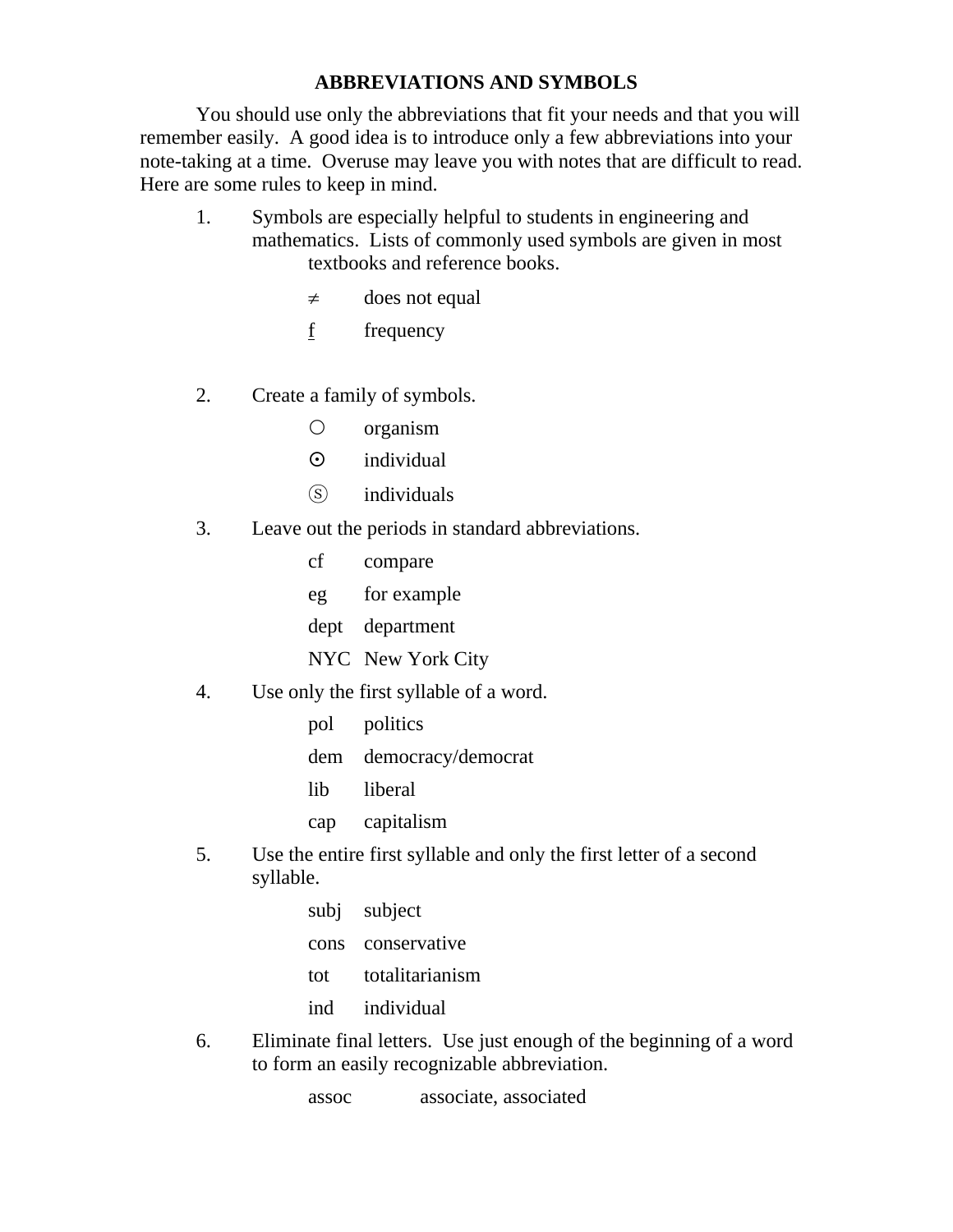| ach   | achievement   |
|-------|---------------|
| biol  | biological    |
| info  | information   |
| intro | introduction  |
| chem  | chemistry     |
| conc  | concentration |
| max   | maximum       |
| rep   | repetition    |

7. Omit vowels from the middle of words, and retain only enough consonants to provide a recognizable skeleton of the word.

| bkgd  | background |
|-------|------------|
| ppd   | prepaid    |
| prblm | problem    |
| estmt | estimate   |
| gvt   | government |

8. Use an apostrophe.

| gov't    | government  |
|----------|-------------|
| am't     | amount      |
| cont'd   | continued   |
| educat'l | educational |

9. Form the plural of a symbol or abbreviated word by adding "s."

| IS     | areas        |
|--------|--------------|
| chaps  | chapters     |
| co-ops | cooperatives |
| fs     | frequencies  |
| /s     | ratios       |
|        |              |

- 10. Use "g" to represent **ing** endings.
	- decrg decreasing ckg checking estg establishing exptg experimenting
- 11. Use a dot placed over a symbol or word to indicate the word **rate**.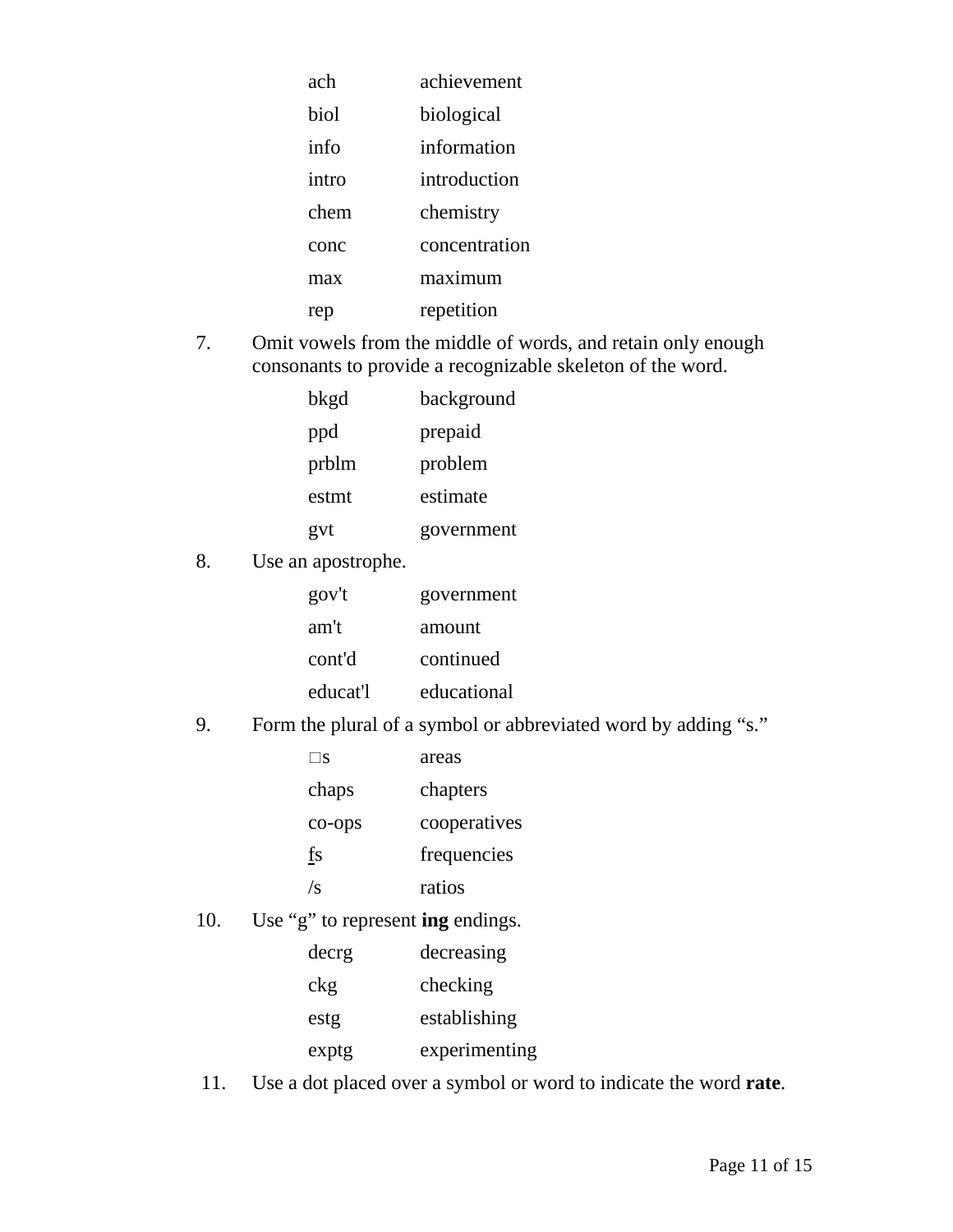|  | vibration rate |
|--|----------------|
|  | frequency rate |

- 12. Generally, spell out short words such as **in, at, to, but, for**, and **key**. Symbols, signs, or abbreviations for short words will make the notes too dense with "shorthand."
- 13. Leave out unimportant verbs.

−

14. Leave out the words **a** and **the**.

15. If a term, phrase, or name is initially written out in full during the lecture, substitute initials whenever the term, phrase, or name is used again.

| Initial writing: | <b>Modern Massachusetts Party</b> |
|------------------|-----------------------------------|
| Subsequently:    | <b>MMP</b>                        |

16. Use symbols for commonly recurring connective or transitional words.

| &   | and       |
|-----|-----------|
| W/  | with      |
| W/O | without   |
| VS  | against   |
| ٠   | therefore |
|     |           |

| NOTE: | If you adapt any symbols in making your notes easier for you,      |
|-------|--------------------------------------------------------------------|
|       | remember to practice and be consistent with the same symbols each  |
|       | time or you won't be able to read the notes after a long period of |
|       | time.                                                              |

# **SUMMARY**

# **WHY SHOULD I TAKE NOTES?**

The answer is simple: because forgetting is massive and instantaneous. Forgetting wipes out information like a tornado. Note-taking provides disaster relief.

# **HOW DO I BEGIN TAKING NOTES?**

A good way to start is with telegraphic sentences. Students who try to write down a lecture word for word are asking for trouble. The secret is to record only the key words. This streamlined version will save you time, yet provide you with the information you need.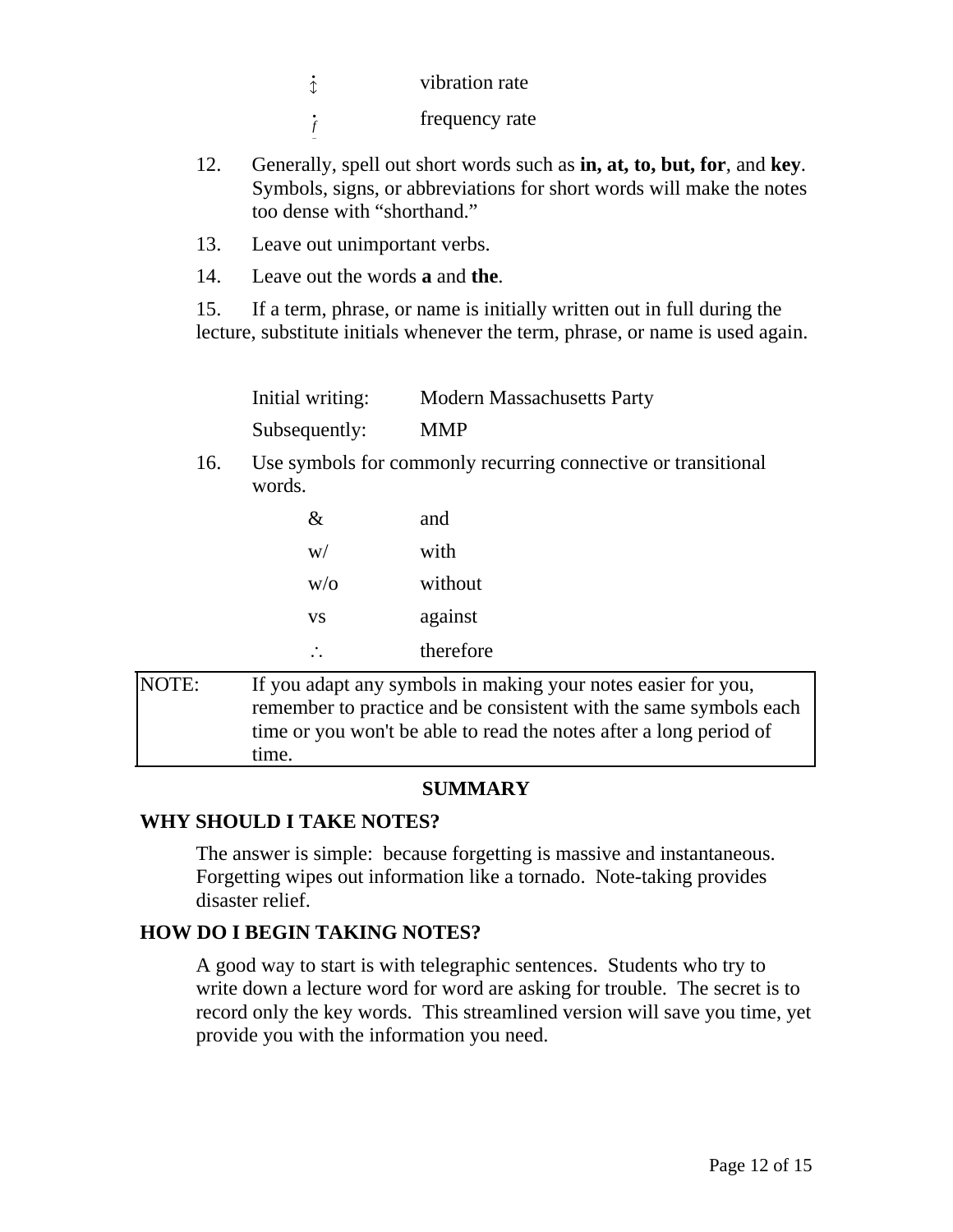# **WHAT'S THE BEST WAY TO TAKE NOTES -- WITH PRINTING OR WITH CURSIVE?**

 Neither. Use a modified printing style. Something that is fast and legible. Also make sure that if you need to make changes later that it will be easy to do so.

### **ARE THERE SOME TIME WASTERS IN NOTE-TAKING?**

Yes. There are three things that you should avoid:

- 1. never tape a lecture,
- 2. don't use shorthand,
- 3. don't recopy or type your notes.

## **HOW CAN I USE THE SPEAKER'S SIGNALS TO MY ADVANTAGE?**

Expressions such as "in contrast to" or "to sum up" act as signals and help you identify the pattern of organization the speaker is following. If you can follow the speaker's organizational pattern, you'll have little trouble fitting in the facts and ideas along the way.

#### **WHAT DO YOU MEAN BY INSTANT REPLAY?**

As soon as you've left the classroom, take a moment to relive the lecture mentally from start to finish. After you've replayed the lecture in your mind, take a few moments to reflect on what the instructor has said and what it all means.

#### **WHEN SHOULD I REVIEW MY NOTES?**

Right away if possible. The longer you wait, the more you'll forget. Review your notes while the lecture is still fresh in your mind.

#### **WHAT IS THE CORNELL NOTE-TAKING SYSTEM?**

The Cornell System is a technique for getting the most out of your notes. The keystone of the system is its format, a 6-inch area for your lecture notes and a 2½-inch left-hand margin for cue words or questions. There are two versions of the Cornell System: the Six R Version and the One Q/Five R Version. Both have six steps. The main difference between them is in step 2.

#### **WHAT IS STEP 1, RECORDING?**

Step 1, recording, simply involves taking notes. The notes go in the 6-inch column. Record as many of the lecturer's key ideas as you can. Use telegraphic sentences to get the information on paper quickly.

#### **WHAT IS STEP 2?**

Step 2 in the Six R Version is reducing the key facts in your notes to cue words. Step 2 in the One Q/Five R Version is formulating some cue questions.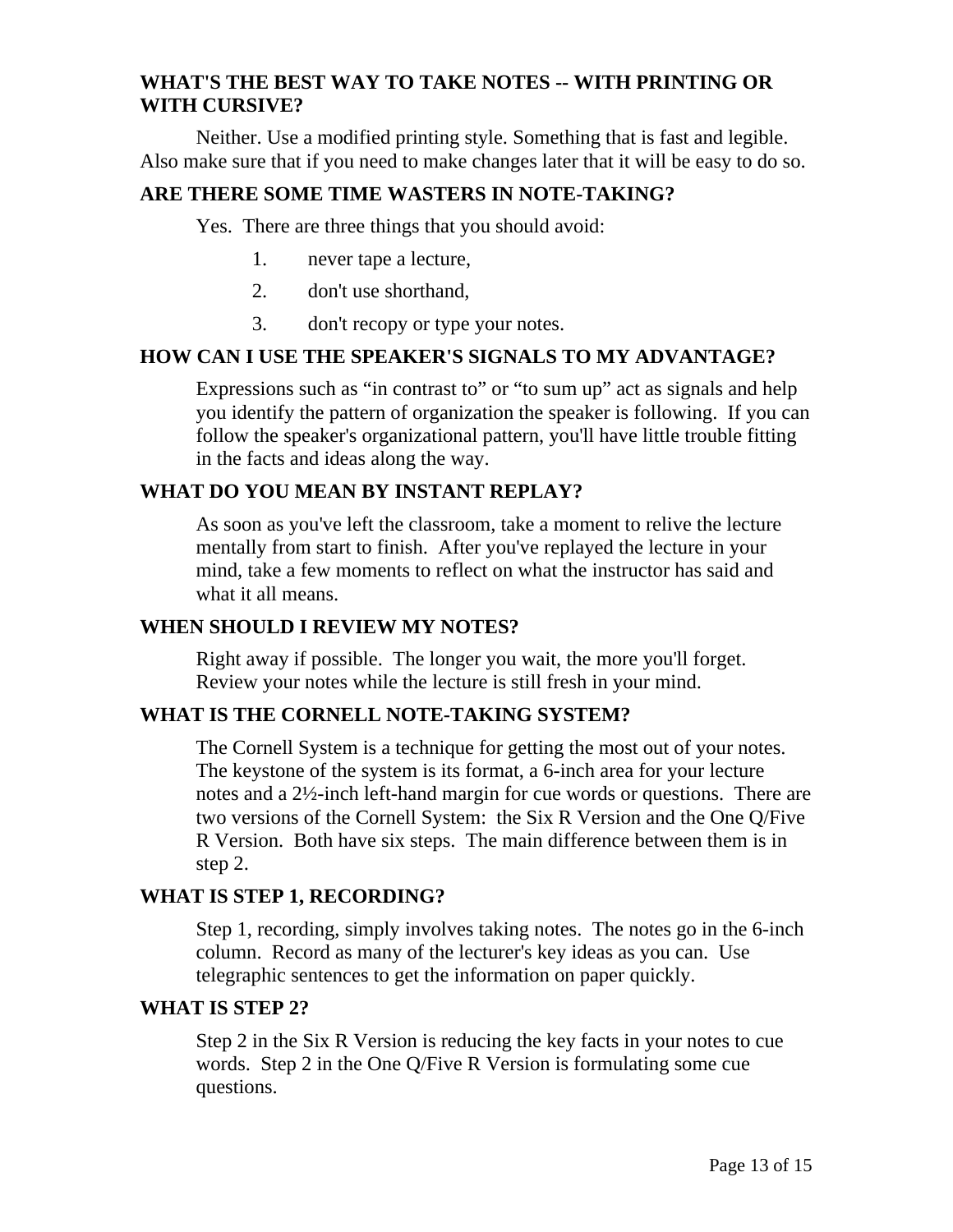#### **WHAT ARE CUE WORDS?**

Cue words are key words or phrases written in the 2½-inch column that act as cues to help you to recall a full fact or idea.

#### **HOW DO I USE CUE QUESTIONS?**

Simply dream up a question that can be answered with the information from a full fact or idea.

## **WHAT IS INVOLVED IN STEP 3, RECITING?**

When you recite, you say each key fact or idea in your notes out loud, in your own words, and from memory. If you are using the Six R Version, your memory will be triggered by the key words in the 2½" margin. If you are using the One Q/Five R Version, a thoughtful question will focus your response. In either case, the fact that you recite out loud will reveal immediately whether your answer is correct.

## **WHAT IS THE REFLECTION STEP, STEP 4?**

Reflection involves thinking about and applying the concepts and ideas that you learn. It triggers advantageous learning --- learning that is done voluntarily and with enthusiasm. Advantageous learning has the best chance of lasting.

### **HOW OFTEN SHOULD I FOLLOW STEP 5, REVIEWING?**

As often as possible. Reviewing is really the workhorse of both methods. How much you review will determine whether you will be able to remember important information days and weeks from now. If you make an effort to do a quick review of your notes every evening before you begin studying, you'll do a good job of maintaining your hard-earned knowledge.

# **WHAT ABOUT THE SIXTH AND FINAL STEP, RECAPITULATION?**

In short, it means summarizing. If you take the time to summarize your notes, your understanding will deepen because you'll have the whole picture.

#### **IS THERE MORE THAN ONE WAY TO SUMMARIZE?**

Yes. You have three choices:

- 1. summarize the content of each note sheet,
- 2. summarize the entire lecture at the bottom of the last note sheet for that lecture,
- 3. do both 1 and 2. The third choice is worth the extra effort.

#### **CAN LECTURE AND TEXTBOOK NOTE BE COMBINED?**

Yes. Combining lecture and textbook notes is especially important if the lecturer repeats what is in the textbook. Use a three-column format: one